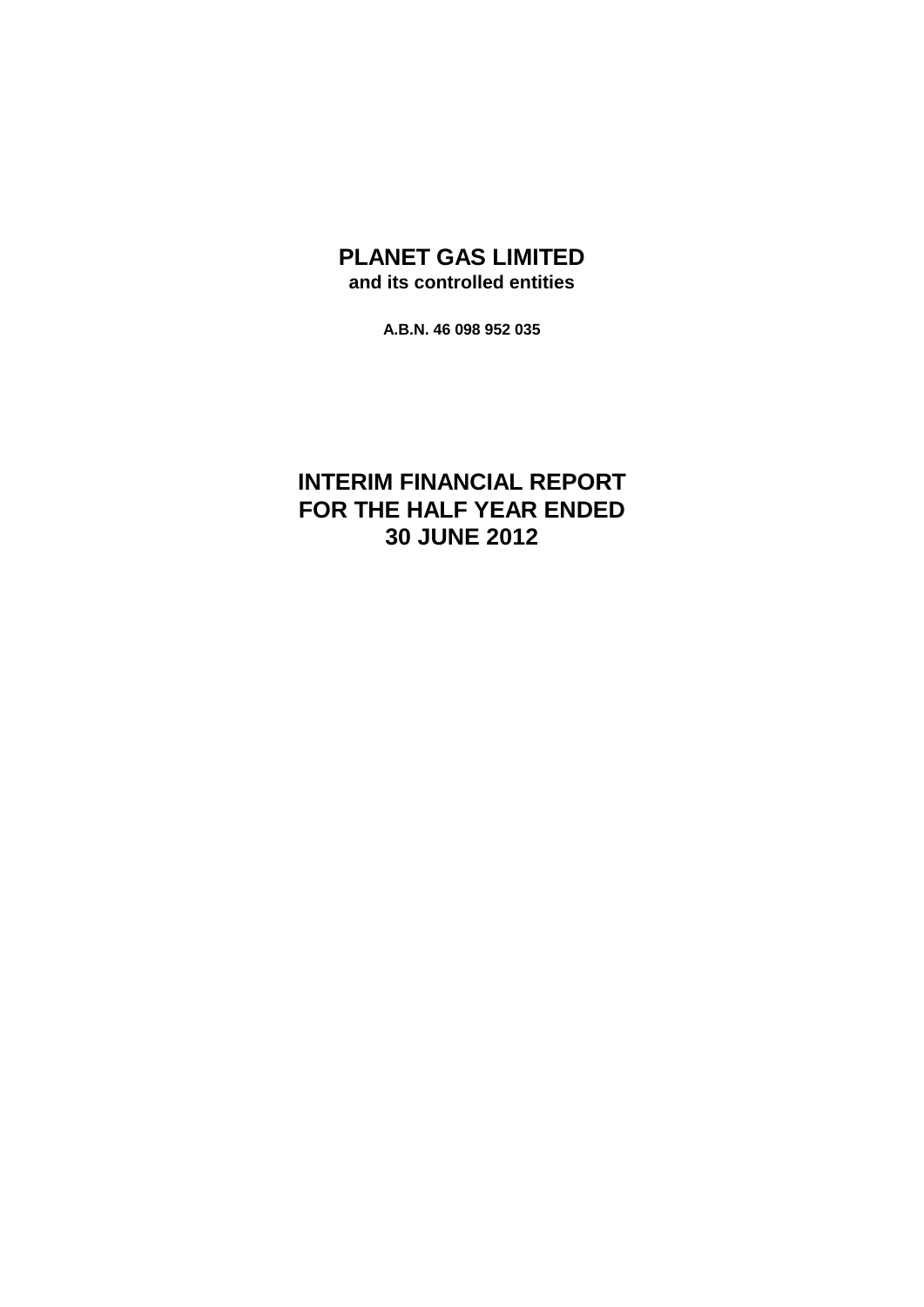### **CONTENTS**

## **Page**

| Directors' Report                                                |    |
|------------------------------------------------------------------|----|
| Condensed Consolidated Interim Statement of Comprehensive Income | 6  |
| Condensed Consolidated Interim Statement of Financial Position   |    |
| Condensed Consolidated Interim Statement of Changes in Equity    | 8  |
| Condensed Consolidated Interim Statement of Cash Flows           | 9  |
| Notes to the Condensed Consolidated Interim Financial Statements | 10 |
| Directors' Declaration                                           | 14 |
| Independent Auditor's Review Report                              | 15 |
| <b>Corporate Directory</b>                                       | 17 |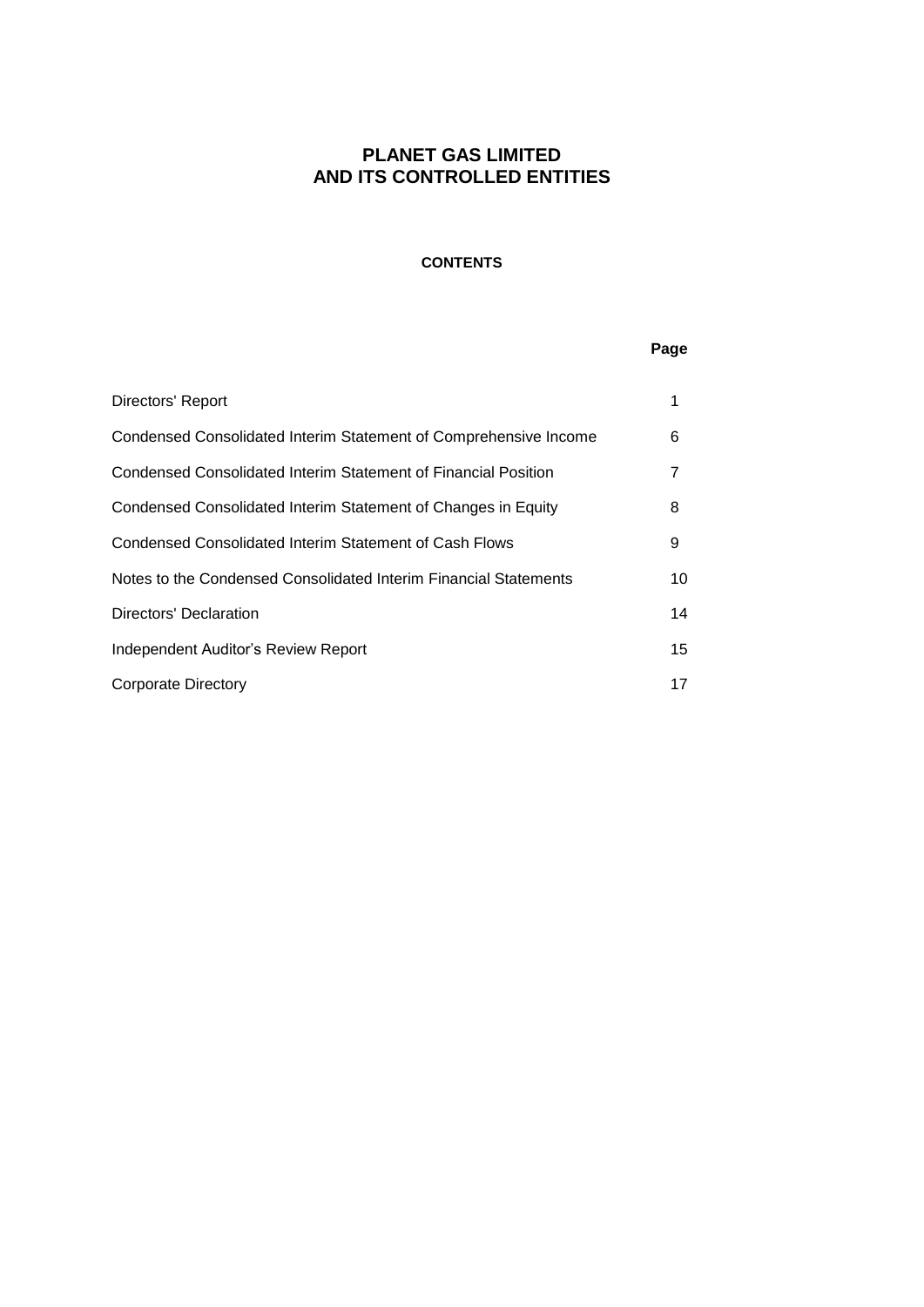## **DIRECTORS' REPORT**

The Directors present their report together with the condensed consolidated interim financial report and the auditor's review report thereon for the half year ended 30 June 2012.

## **Directors**

The names and particulars of the Directors of the Company at any time during or since the end of the half year are:

### **Norman A. Seckold, Executive Chairman**

Director since 4 December 2001.

Norman Seckold graduated with a Bachelor of Economics degree from the University of Sydney in 1970. He has spent more than 30 years in the full time management of natural resource companies, both in Australia and overseas.

Mr Seckold has been the Chairman of a number of publicly listed companies including Moruya Gold Mines (1983) N.L., which acquired the Golden Reward heap leach gold deposit in South Dakota, USA, Pangea Resources Limited, which acquired and developed the Pauper's Dream gold mine in Montana, USA, Timberline Minerals, Inc. which acquired and completed a feasibility study for the development of the MacArthur copper deposit in Nevada, USA, Perseverance Corporation Limited, which discovered and developed the Nagambie gold mine in Victoria, Valdora Minerals N.L., which developed the Rustler's Roost gold mine in the Northern Territory and the Ballarat East Gold Mine in Victoria, Viking Gold Corporation, which discovered a high grade gold deposit in northern Sweden, Mogul Mining N.L., which drilled out the Magistral and Ocampo gold deposits in Mexico, Bolnisi Gold N.L. which discovered and is currently operating the Palmarejo and Guadalupe gold and silver deposits in Mexico and was previously Chairman of Cockatoo Coal Limited an Australian coal mining, exploration and project development company.

Mr Seckold is currently Chairman of Augur Resources Ltd, a minerals exploration and development company operating in Australia and Indonesia, Cerro Resources N.L., a precious metals exploration company currently developing a project in Mexico, Caspian Oil & Gas Limited, an oil producer and explorer. He is also a director of the unlisted public companies Mekong Minerals Limited and Nickel Mines Limited.

### **Anthony J. McClure, Managing Director**

Director since 27 August 2003.

Anthony McClure graduated with a Bachelor of Science (Geology) degree from Macquarie University in 1986. Mr McClure has over 25 years technical, management and financial experience in the resource sector worldwide in project management and executive development roles. He has also worked in the financial services sector and stockbroking, primarily as a resource analyst covering both mineral and energy sectors. His directorship over the last three years includes European Gas Limited until October 2009 and he is a current director of unlisted public companies Mekong Minerals Limited and Nickel Mines Limited.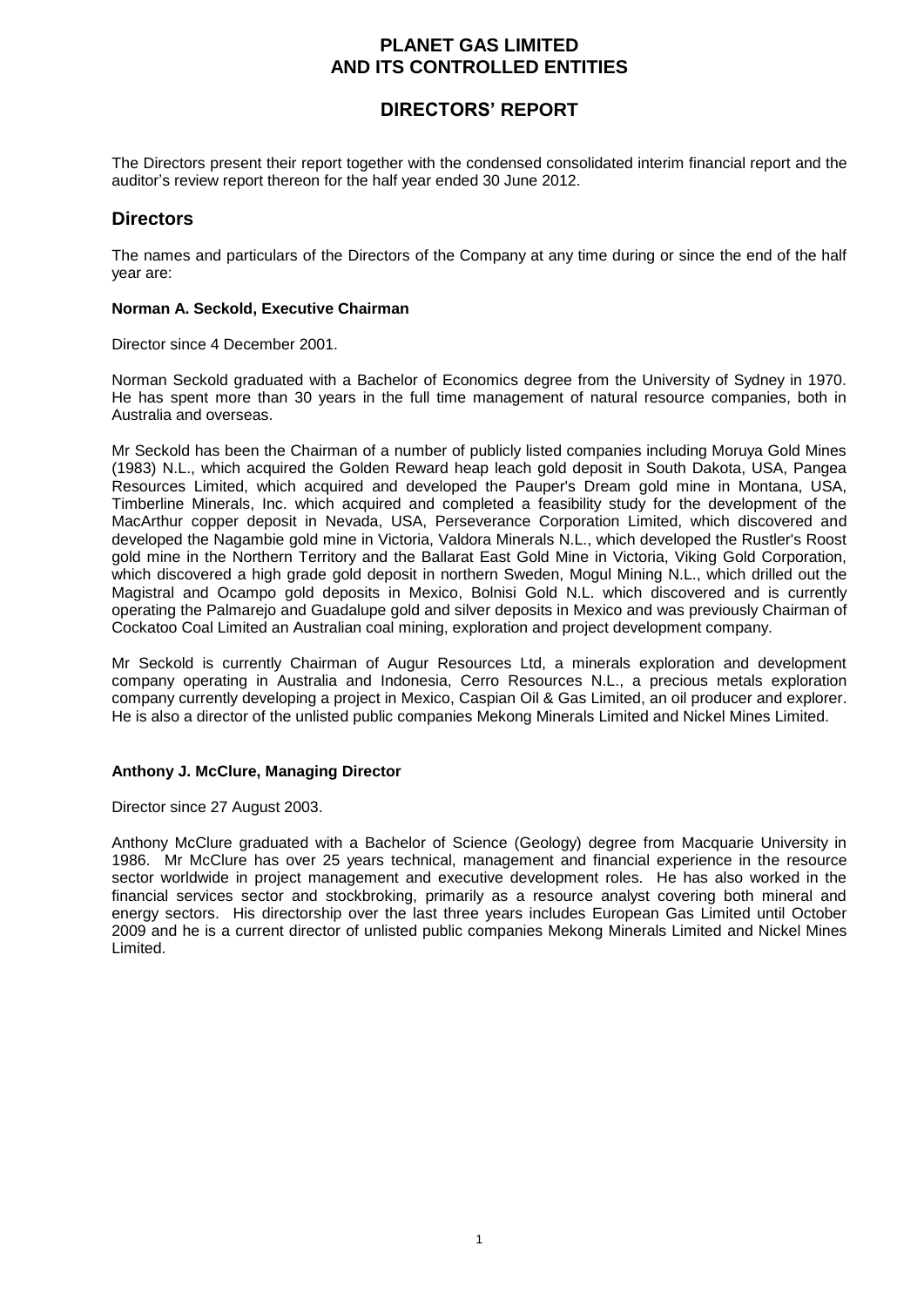## **DIRECTORS' REPORT**

### **Peter J. Nightingale, Executive Director, Company Secretary and CFO**

Director since 4 December 2001.

Peter Nightingale graduated with a Bachelor of Economics degree from the University of Sydney and is a member of the Institute of Chartered Accountants in Australia. He has worked as a chartered accountant in both Australia and the USA.

As a director or company secretary Mr Nightingale has, for more than 25 years, been responsible for the financial control, administration, secretarial and in-house legal functions of a number of private and public listed companies in Australia, the USA and Europe including Bolnisi Gold N.L., Callabonna Uranium Limited, Mogul Mining N.L., Pangea Resources Limited, Perseverance Corporation Limited, Sumatra Copper & Gold plc, Timberline Minerals, Inc. and Valdora Minerals N.L. Mr Nightingale is currently a director of Augur Resources Ltd and Cockatoo Coal Limited and unlisted public companies Equus Resources Limited and Nickel Mines Limited.

#### **Robert M. Bell, Independent and Non-Executive Director**

Director since 30 October 2007.

Bob Bell graduated from Birmingham University in 1960 and moved to Australia in 1964, working as a geologist on the Roma gas fields. After a time with the Queensland Government Mines Department in the late 1970s he established his own consultancy business, specialising in oil and gas exploration in Australia and overseas. He was one of the first geologists in Australia to recognise the enormous potential of CBM in Queensland.

He was one of the founders of Queensland Gas Company, which was bought by British Gas in 2009. His directorship over the last three years includes Cerro Resources N.L. and Green Invest Limited.

### **Anthony J. McDonald, Independent and Non-Executive Director**

Director since 19 November 2003.

Anthony McDonald is a lawyer and has spent the last 12 years actively involved in senior management in the natural resources sector in Australia and internationally. He has previously held positions of director, corporate secretary and legal advisor to a number of listed and unlisted public companies. He is currently Managing Director of Cerro Resources N.L. a dual ASX and TSX.V listed precious metals exploration company, a non-executive director of ASX listed Industrea Limited, a supplier of mining products and services, and of unlisted public company Mekong Minerals Limited. His directorships in the last three years also include Deep Yellow Limited.

#### **Robert C. Neale, Non-Executive Director**

Director since 20 November 2009.

Mr Neale is the Managing Director of New Hope Corporation Limited and has more than 40 years' experience in the mining and exploration industries covering coal, base metals, gold, synthetic fuels, bulk materials shipping, and power generation. He joined New Hope Corporation Limited in 1996 as General Manager, has been Chief Executive Officer since 2005 and was appointed to the Board of Directors in November 2008.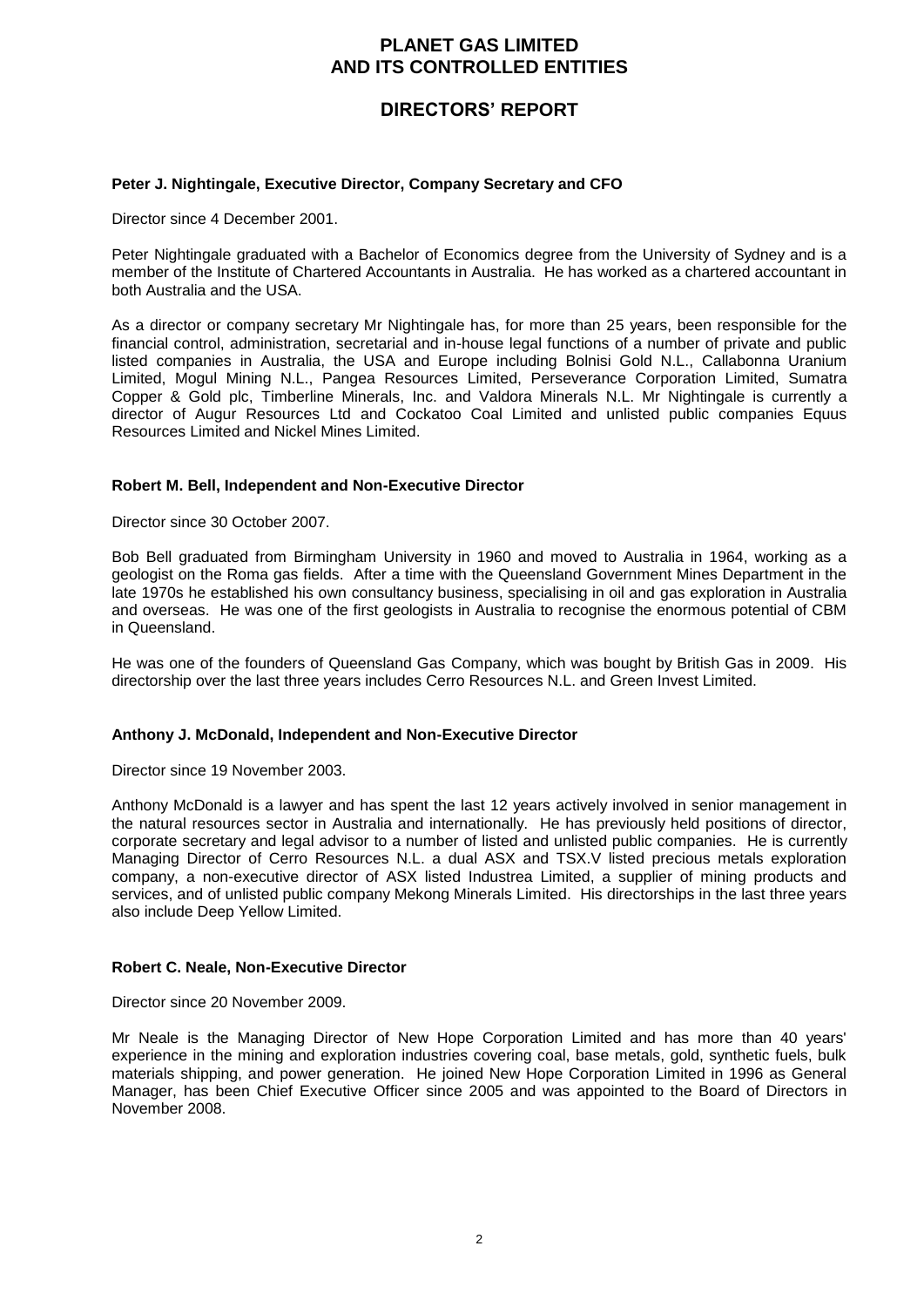## **DIRECTORS' REPORT**

## **Operating and Financial Review**

The activities of Planet Gas Limited (the 'Company' or 'Planet Gas') and its controlled entities (the 'Group') during the half year ended 30 June 2012 include the following:

- Seismic program commenced in PEL 514 in the Cooper Basin, South Australia.
- Program in preparation for future drilling by operator Senex Energy Limited.
- Coal seam gas operational programs on hold pending a New South Wales Government industry review.
- Management changes reflecting Company strategy for future development.

### **Projects**

The Group holds the rights to the following projects:

Cooper Basin, South Australia: Conventional and unconventional oil and gas. Sydney and Gunnedah Basins, New South Wales: Coal seam gas.

## **Cooper Basin, South Australia (PEL 514)**

PEL 514 covers an area of 1,972 km<sup>2</sup> and is located in the Cooper Basin, South Australia and is strategically close to existing producing oil and gas fields and existing under-utilised infrastructure.

The PEL is prospective for conventional oil and gas, and is underlain by significant thicknesses of good quality coal, and hydrocarbon rich shales.

PEL 514 falls under a farm-in agreement with Senex Energy Limited ('Senex') which divides the area into the Northern and Southern Areas. Senex have agreed to fund a work program involving seismic acquisition and three wells to earn a 50% interest in the Northern Area and a 70% interest in the Southern Area with expenditure totalling approximately \$10.5 million.

The Northern Area of PEL 514 is considered to contain stratigraphic and structural traps within the Birkhead Formation capable of hosting oil plays similar to those at the proven Growler and Snatcher oil fields to the southwest. Discoveries of oil within the neighbouring permits support the potential of the PEL.

The Southern Area of PEL 514 is prospective for unconventional gas, containing measures of coal, tight sands and shales.

During the half year, Senex commenced an extensive seismic program whereby Senex will acquire 158.7 km<sup>2</sup> of 3D seismic data within the Northern Area. This forms part of a substantial seismic survey which also incorporates Senex's adjacent blocks.

The seismic program will allow for the definition and planning of future drilling programs.

### **Sydney and Gunnedah Basins, New South Wales (PELs 468, 469 and 470)**

Under a farm-in agreement with Leichhardt Resources Pty Limited ('Leichhardt'), Planet Gas has the rights to earn a 50% equity interest in three prospective PELs located in New South Wales. Planet Gas is the operator of the farm-in which covers 5,579 km² at Bylong (PEL 468) and Shoalhaven (PEL 469) in the Sydney Basin and at Mooki (PEL 470) in the Gunnedah Basin.

In the Sydney Basin licences, the Group targets coal seam gas resources hosted by the geological sequences of the Illawarra Coal Measures and the Shoalhaven Groups.

The Gunnedah Basin licence is adjacent to the Narrabri coal seam gas development project and the Group targets the Maules Creek coals.

The farm-in work programs include seismic acquisition, drilling and associated test work over three phases. To date, Planet Gas has completed the seismic acquisition over PELs 468 and 470 and drilled one exploration well within PEL 468.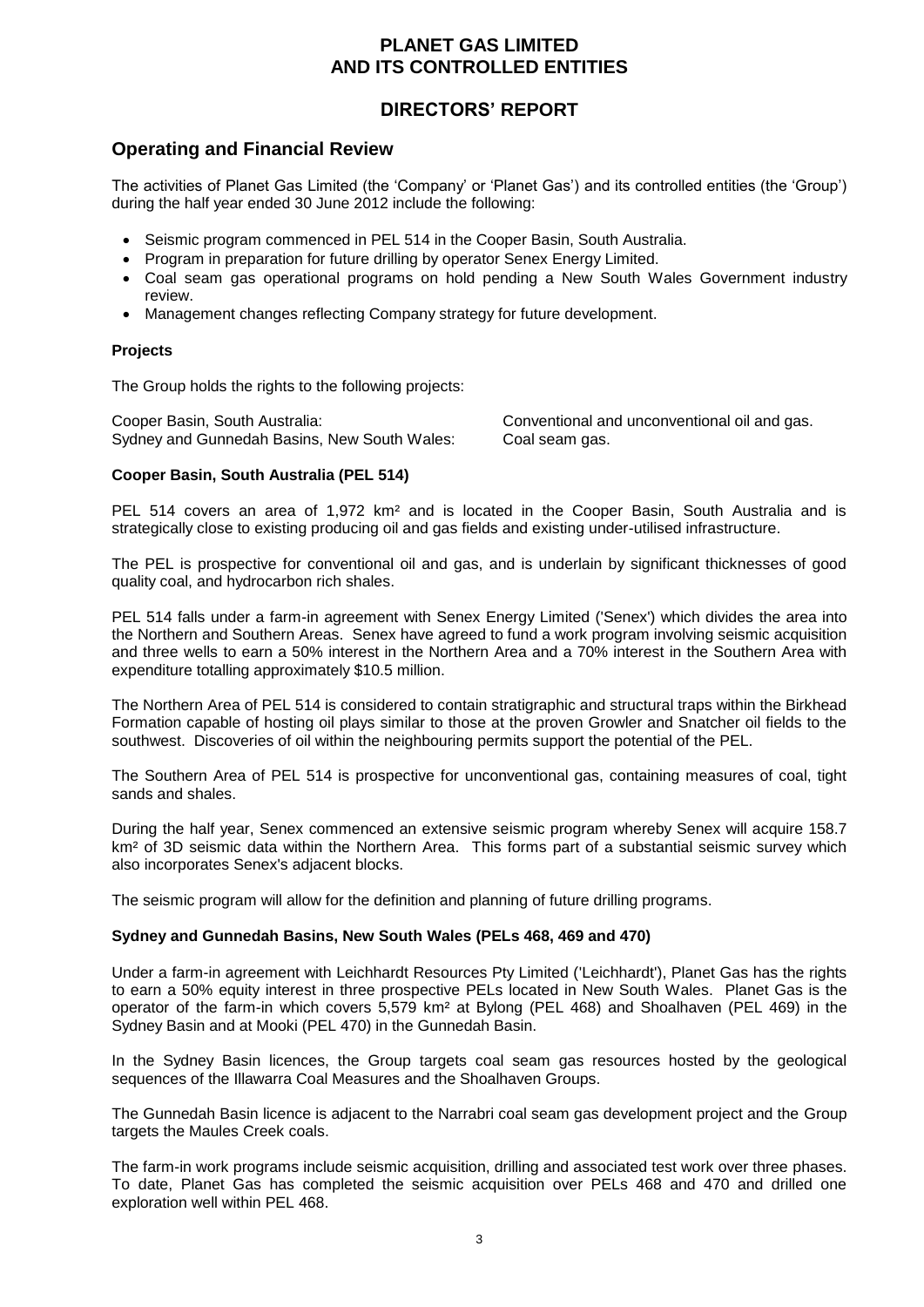## **DIRECTORS' REPORT**

During the half year, the New South Wales Government continued its state wide legislative inquiry into the coal seam gas industry. As this work is yet to be completed, licences across the State, including PELs 468, 469 and 470, remain to be renewed. The Company understands that the Government review and renewal processes are in their final stages with results expected shortly.

The Group's objectives in New South Wales remain a high priority.

#### **Other Projects**

Due to the demise of the geothermal energy industry through political determination, market and environmental sentiment, the Group continues its relinquishment objective. The final project, Innot in north Queensland, has been filed for relinquishment.

#### **Corporate Activities**

After the completion of a Share Purchase Plan in December 2011 and the issue of 35,307,692 new fully paid ordinary shares raising \$918,000, Hueridge Pty Ltd (a wholly owned subsidiary of New Hope Corporation Limited) subscribed for new shares totalling \$220,000 at the commencement of the half year to maintain a 19.9% interest in the Company.

On 23 April 2012, the Group sold its investments in Callabonna Uranium Limited for \$388,800.

During the half year, the Company announced that Mr Anthony McClure, a Director of the Company, was appointed to the role of Managing Director.

With management changes, the Group is prioritising plans for the future development of the Group which, outside of its key current assets, involves new project generation both locally and abroad for the current phase of the Group's strategy for development.

#### **Subsequent Events**

Subsequent to the end of the half year, 1,000,000 options granted on 28 January 2011 to Mr Thomas Evans and the 4,000,000 options granted to Mr Ian Halstead on 17 August 2010 expired on 31 July 2012 pursuant to the terms of the Planet Gas Executive Option Plan.

No other matters or circumstances have arisen since the end of the half year, which significantly affected or may significantly affect the operations of the Group, the results of those operations, or the state of affairs of the Group in future financial years.

### **Lead Auditor's Independence Declaration**

The lead auditor's independence declaration is set out on page 5 and forms part of the Directors' Report for the half year ended 30 June 2012.

Signed at Sydney this 10th day of September 2012 in accordance with a resolution of the Board of Directors:

**Chairman** Managing Director

 $\mu$ cc

**Norman A. Seckold Anthony J. McClure**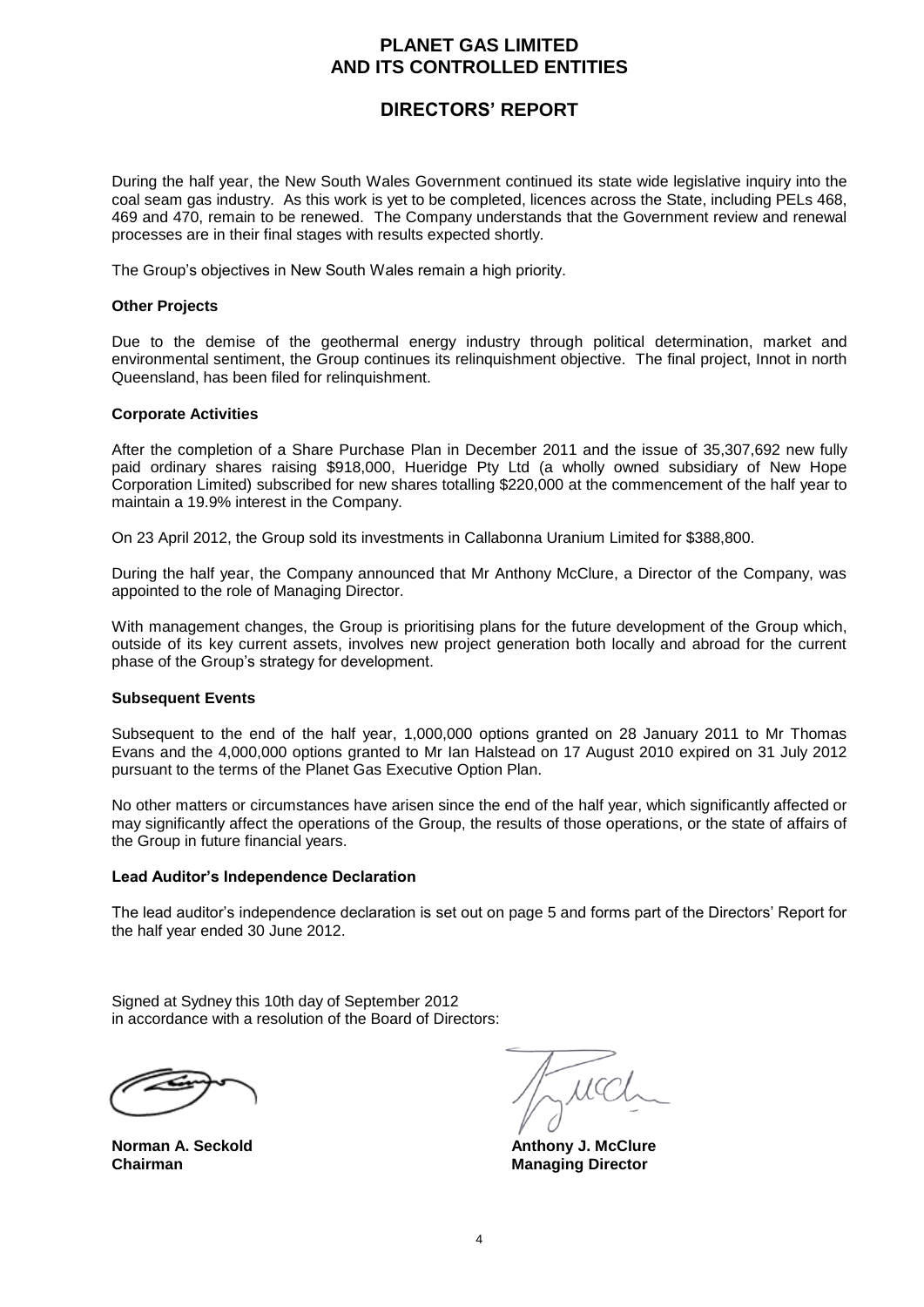

### **LEAD AUDITOR'S INDEPENDENCE DECLARATION UNDER SECTION 307C OF THE CORPORATIONS ACT 2001**

To the Directors of Planet Gas Limited:

I declare that, to the best of my knowledge and belief, in relation to the review for the half year ended 30 June 2012, there have been:

- (i) no contraventions of the auditor independence requirements as set out in the Corporations Act 2001 in relation to the review; and
- (ii) no contraventions of any applicable code of professional conduct in relation to the review.

KPHC

**KPMG**

**Adam Twemlow** Partner

10 September 2012

KPMG, an Australian partnership and a member firm of the KPMG network of independent member firms affiliated with KPMG International Liability limited by a scheme approved under<br>Cooperative ("KPMG International"), a Swiss entity.<br>Professional Standards Legislation. Cooperative ("KPMG International"), a Swiss entity.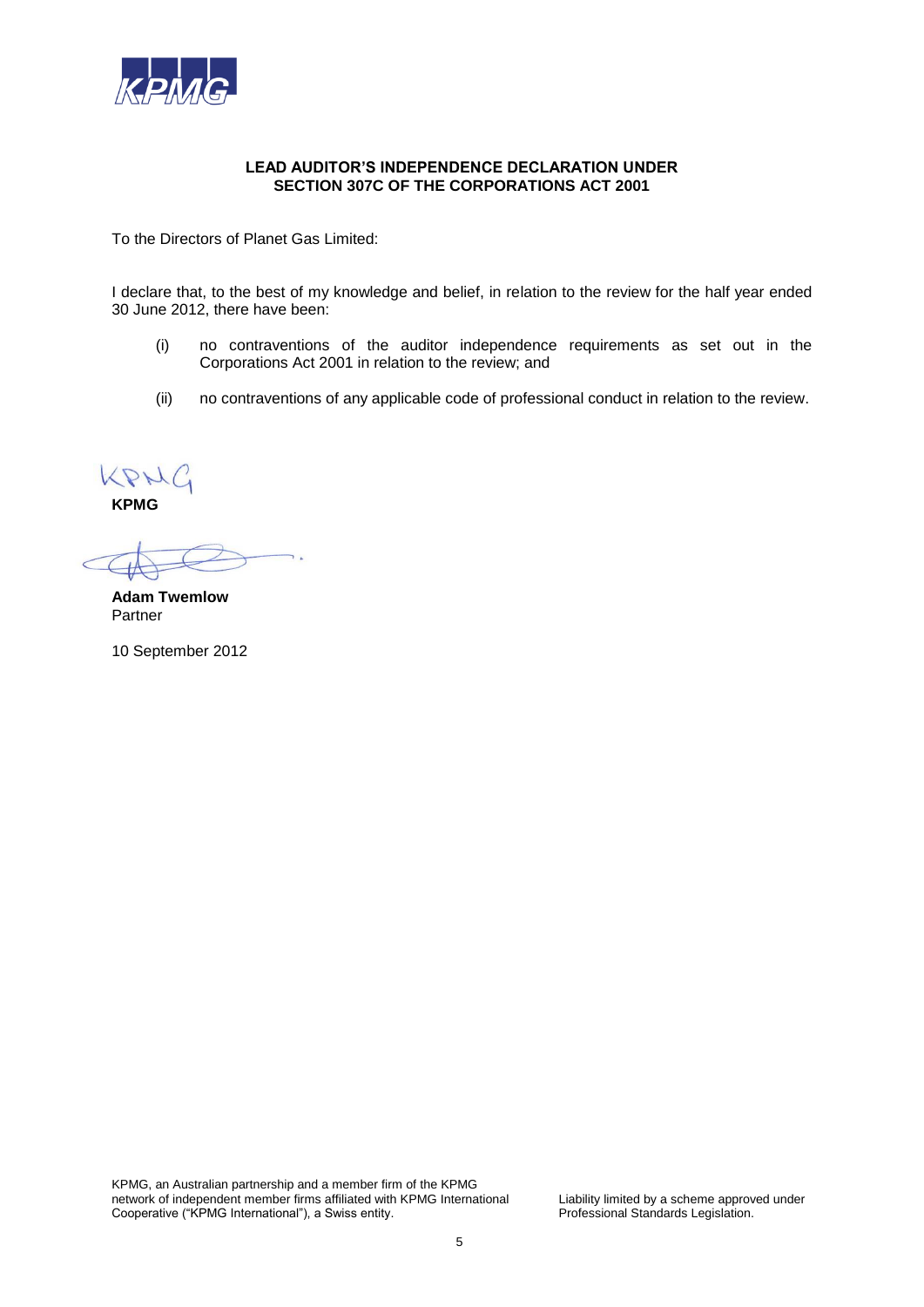## **CONDENSED CONSOLIDATED INTERIM STATEMENT OF COMPREHENSIVE INCOME FOR THE HALF YEAR ENDED 30 JUNE 2012**

|                                                                                                       | <b>Notes</b> | 30 June<br>2012<br>\$ | 30 June<br>2011<br>\$ |
|-------------------------------------------------------------------------------------------------------|--------------|-----------------------|-----------------------|
| Revenue from sale of coal seam gas                                                                    |              | 1,312                 | 893                   |
| Other income                                                                                          |              | 89,498                | 20,000                |
| Administration and consultants' expenses                                                              |              | (778, 580)            | (619, 160)            |
| Depreciation expense                                                                                  |              | (10, 727)             | (13,986)              |
| Share based payments expense                                                                          |              |                       | (51, 962)             |
| Pre-licence costs - exploration expenditure                                                           |              | (324, 157)            | (463, 365)            |
| Impairment loss - exploration and evaluation expenditure                                              | 9            | (791, 996)            | (3,858,825)           |
| Impairment loss available for sale financial assets                                                   | 7            |                       | (950, 400)            |
| Travel expenses                                                                                       |              | (6, 192)              | (67, 381)             |
| Gain on disposal of available for sale financial asset                                                | 7            | 103,356               | 42,879                |
| Other expenses                                                                                        |              | (33, 460)             | (49, 591)             |
| <b>Operating loss before financing income</b>                                                         |              | (1,750,946)           | (6,010,898)           |
| <b>Financial income</b>                                                                               |              | 30,049                | 102,441               |
| Net financing income                                                                                  |              | 30,049                | 102,441               |
| Loss before tax                                                                                       |              | (1,720,897)           | (5,908,457)           |
| Income tax expense                                                                                    |              |                       |                       |
| Loss for the period                                                                                   |              | (1,720,897)           | (5,908,457)           |
| Other comprehensive income                                                                            |              |                       |                       |
| Net change in the fair value of available for sale financial<br>assets                                |              | (85, 532)             | (484, 401)            |
| Net change in the fair value of available for sale financial<br>assets transferred to profit and loss |              | (103, 356)            | 950,400               |
| Foreign exchange translation differences                                                              |              | (17,555)              | (28,333)              |
| Total comprehensive loss for the period                                                               |              | (1,927,340)           | (5,470,791)           |
| Basic loss per share                                                                                  | 5            | $(0.32)$ cents        | $(1.20)$ cents        |
| Diluted loss per share                                                                                | 5            | $(0.32)$ cents        | $(1.20)$ cents        |

The above statement of comprehensive income should be read in conjunction with the accompanying notes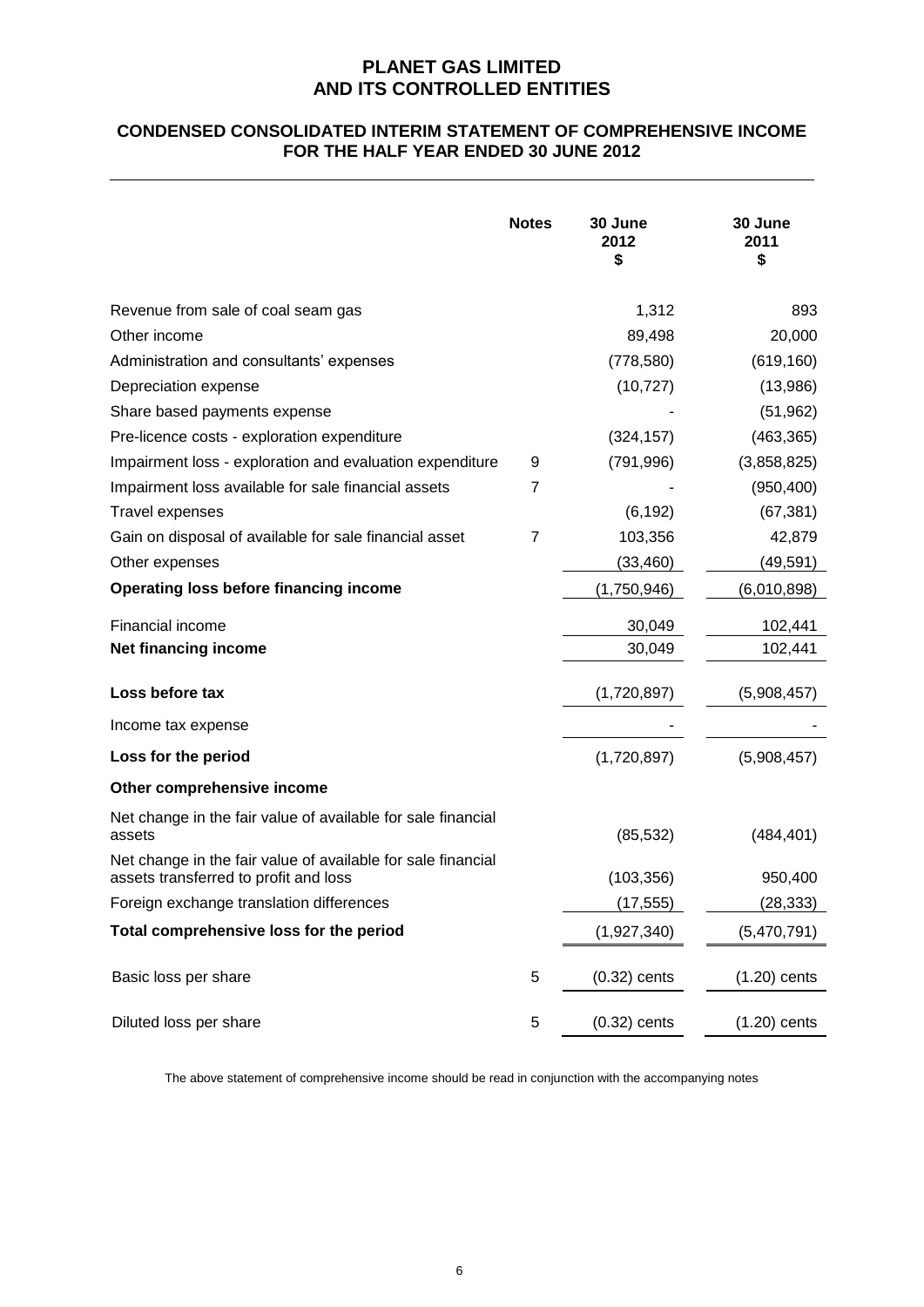## **CONDENSED CONSOLIDATED INTERIM STATEMENT OF FINANCIAL POSITION AS AT 30 JUNE 2012**

|                                        | <b>Notes</b>   | 30 June<br>2012<br>\$ | 31 December<br>2011<br>\$ |
|----------------------------------------|----------------|-----------------------|---------------------------|
| <b>Current assets</b>                  |                |                       |                           |
| Cash and cash equivalents              |                | 1,098,545             | 1,663,186                 |
| Trade and other receivables            | 6              | 89,498                | 3,112                     |
| Other assets                           | 10             | 16,282                | 44,998                    |
| <b>Total current assets</b>            |                | 1,204,325             | 1,711,296                 |
| Non current assets                     |                |                       |                           |
| Available for sale financial assets    | $\overline{7}$ | 139,611               | 613,943                   |
| Property, plant and equipment          | 8              | 43,724                | 53,082                    |
| Exploration and evaluation expenditure | 9              | 3,728,817             | 4,359,852                 |
| Other                                  | 10             | 82,627                | 283,768                   |
| <b>Total non current assets</b>        |                | 3,994,779             | 5,310,645                 |
| <b>Total assets</b>                    |                | 5,199,104             | 7,021,941                 |
| <b>Current liabilities</b>             |                |                       |                           |
| Trade and other payables               |                | 143,051               | 256,538                   |
| <b>Total current liabilities</b>       |                | 143,051               | 256,538                   |
| <b>Total liabilities</b>               |                | 143,051               | 256,538                   |
| <b>Net assets</b>                      |                | 5,056,053             | 6,765,403                 |
|                                        |                |                       |                           |
| <b>Equity</b>                          |                |                       |                           |
| Issued capital                         | 11             | 49,781,973            | 49,563,983                |
| Option premium reserve                 |                | 4,638,172             | 4,638,172                 |
| Fair value reserve                     |                | 139,611               | 328,499                   |
| Foreign currency translation reserve   |                | (2,785,953)           | (2,768,398)               |
| <b>Accumulated losses</b>              |                | (46, 717, 750)        | (44, 996, 853)            |
| <b>Total equity</b>                    |                | 5,056,053             | 6,765,403                 |

The above statement of financial position should be read in conjunction with the accompanying notes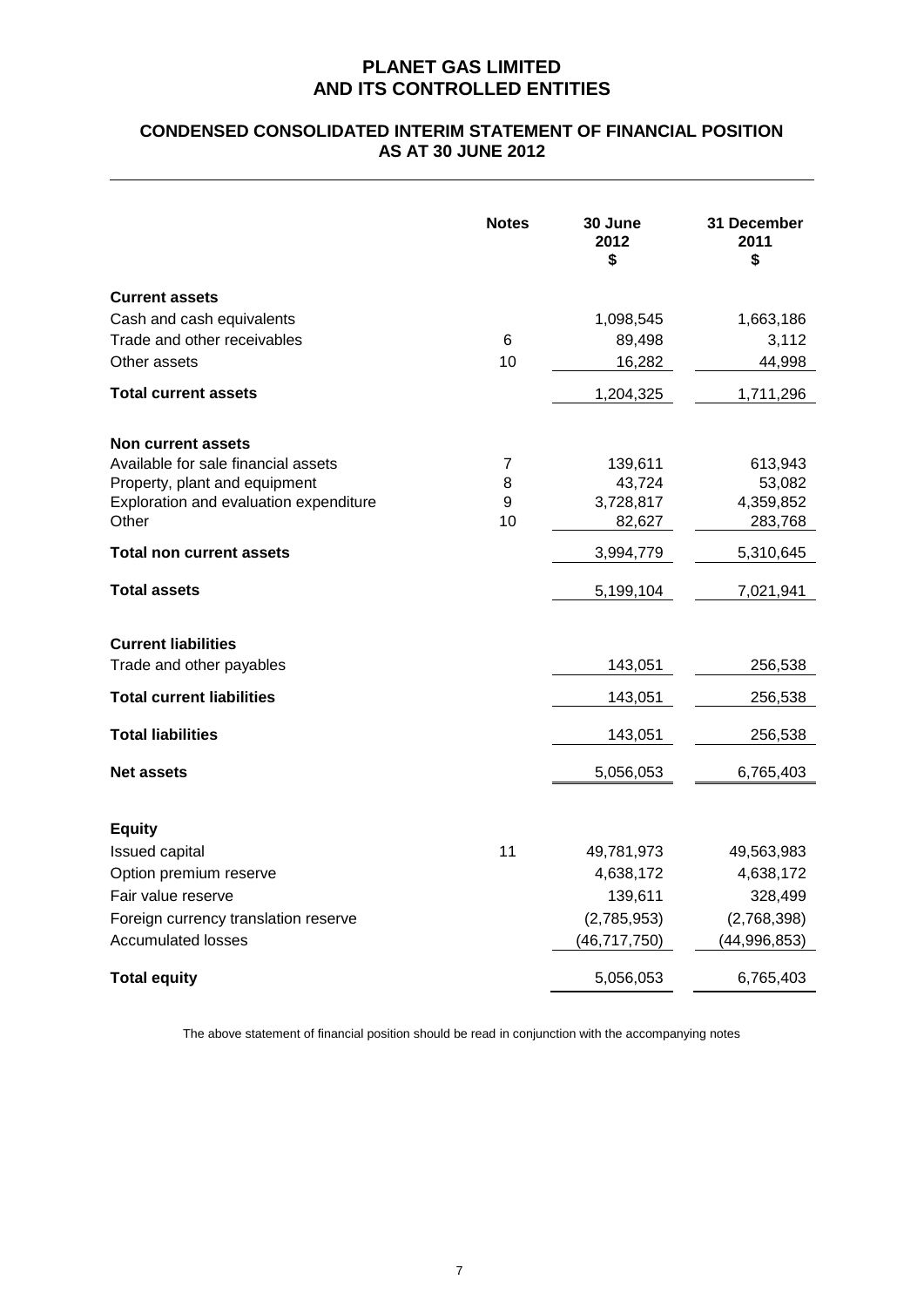## **CONDENSED CONSOLIDATED INTERIM STATEMENT OF CHANGES IN EQUITY FOR THE HALF YEAR ENDED 30 JUNE 2012**

| <b>Attributable to equity holders</b><br>of the Company                                                   | <b>Issued</b><br>capital<br>\$ | Option<br>premium<br>reserve<br>\$ | reserve<br>\$ | <b>Fair value Accumulated translation</b><br><b>losses</b><br>\$ | Foreign<br>currency<br>reserve<br>\$ | <b>Total</b><br>equity<br>\$ |
|-----------------------------------------------------------------------------------------------------------|--------------------------------|------------------------------------|---------------|------------------------------------------------------------------|--------------------------------------|------------------------------|
| <b>Balance at 1 January 2011</b>                                                                          | 48,665,284                     | 4,521,312                          |               | (37,672,175) (2,759,932) 12,754,489                              |                                      |                              |
| <b>Total comprehensive income</b><br>for the period<br>Loss for the period                                |                                |                                    |               | (5,908,457)                                                      |                                      | (5,908,457)                  |
| Other comprehensive income                                                                                |                                |                                    |               |                                                                  |                                      |                              |
| Foreign exchange translation<br>differences                                                               |                                |                                    |               |                                                                  | (28, 333)                            | (28, 333)                    |
| Investment revaluation                                                                                    |                                |                                    | 465,999       |                                                                  |                                      | 465,999                      |
| Transactions with owners,<br>recorded directly in equity<br>Contribution by and distribution to<br>owners |                                |                                    |               |                                                                  |                                      |                              |
| Share based payments                                                                                      |                                | 51,962                             |               |                                                                  |                                      | 51,962                       |
| Balance at 30 June 2011                                                                                   | 48,665,284                     | 4,573,274                          | 465,999       | $(43,580,632)$ $(2,788,265)$                                     |                                      | 7,335,660                    |
| <b>Balance at 1 January 2012</b><br><b>Total comprehensive income</b><br>for the period                   | 49,563,983                     | 4,638,172                          | 328,499       | $(44,996,853)$ $(2,768,398)$                                     |                                      | 6,765,403                    |
| Loss for the period                                                                                       |                                |                                    |               | (1,720,897)                                                      |                                      | (1,720,897)                  |
| Other comprehensive income<br>Foreign exchange translation<br>differences                                 |                                |                                    |               |                                                                  | (17, 555)                            | (17, 555)                    |
| Net change in fair value of<br>available for sale financial assets<br>Net change in fair value of         |                                |                                    | (85, 532)     |                                                                  |                                      | (85, 532)                    |
| available for sale financial assets<br>transferred to profit and loss<br>Transactions with owners,        |                                | ۰                                  | (103, 356)    |                                                                  |                                      | (103, 356)                   |
| recorded directly in equity<br>Contribution by and distribution to<br>owners                              |                                |                                    |               |                                                                  |                                      |                              |
| Ordinary shares issued                                                                                    | 220,000                        |                                    |               |                                                                  |                                      | 220,000                      |
| Transaction costs on issue of<br>shares                                                                   | (2,010)                        |                                    |               |                                                                  |                                      | (2,010)                      |
| Balance at 30 June 2012                                                                                   | 49,781,973                     | 4,638,172                          | 139,611       | $(46,717,750)$ $(2,785,953)$                                     |                                      | 5,056,053                    |

The above statement of changes in equity should be read in conjunction with the accompanying notes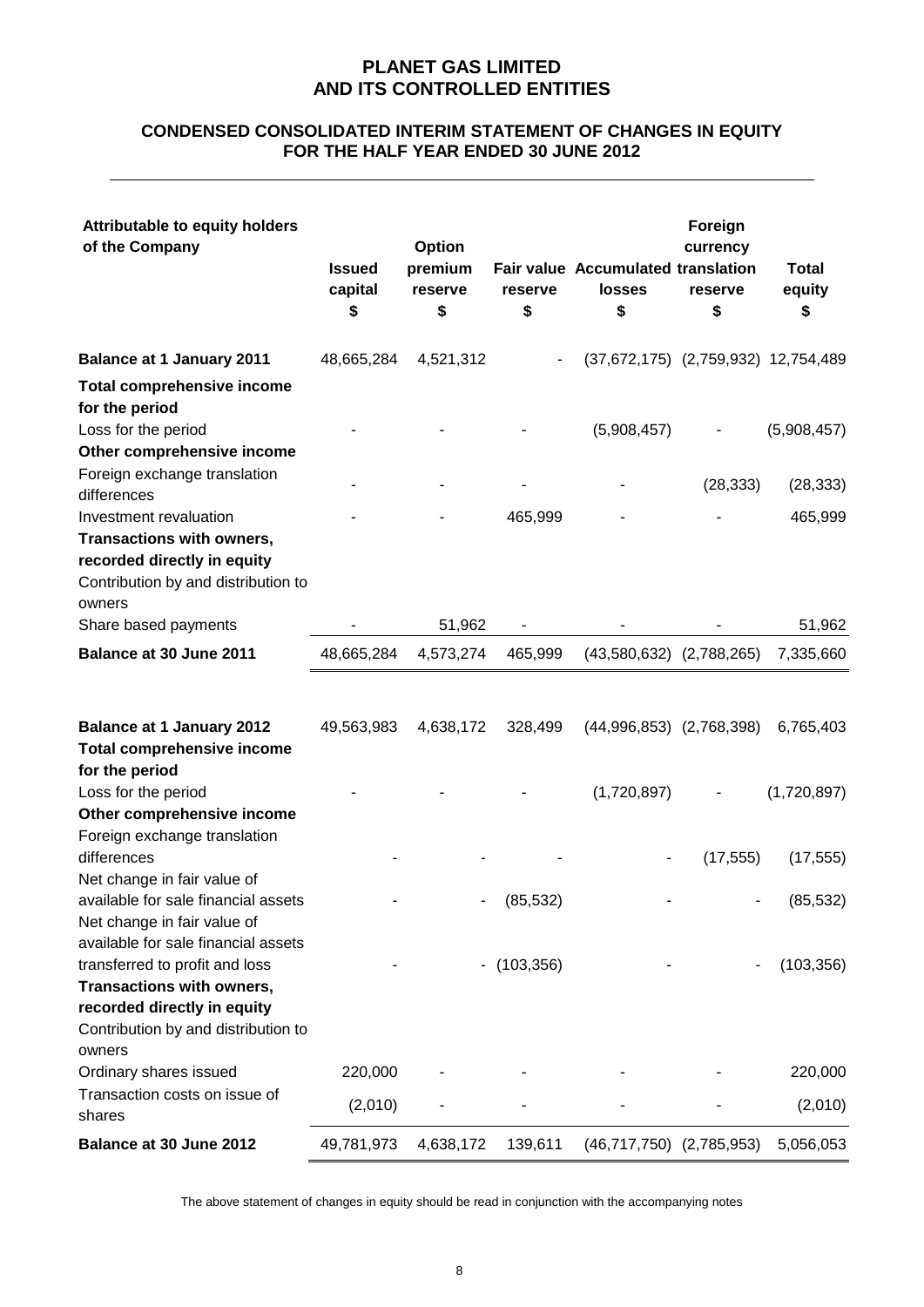## **CONDENSED CONSOLIDATED INTERIM STATEMENT OF CASH FLOWS FOR THE HALF YEAR ENDED 30 JUNE 2012**

|                                                                                         | 30 June<br>2012<br>\$ | 30 June<br>2011<br>\$ |
|-----------------------------------------------------------------------------------------|-----------------------|-----------------------|
| Cash flows from operating activities                                                    |                       |                       |
| Cash receipts in the course of operations                                               | 1,490                 | 893                   |
| Cash payments in the course of operations                                               | (886, 231)            | (517,285)             |
| Cash used in operations                                                                 | (884, 741)            | (516, 392)            |
| Interest received                                                                       | 32,976                | 102,441               |
| Net cash used in operating activities                                                   | (851, 765)            | (413,951)             |
| Cash flows from investing activities                                                    |                       |                       |
| Payments for exploration and evaluation expenditure                                     | (500, 117)            | (2, 104, 062)         |
| Payments for development expenditure                                                    |                       | (159, 790)            |
| Payments for fixed assets                                                               | (1,396)               |                       |
| Receipt from the sale of investments                                                    | 388,800               |                       |
| Receipts from security deposit                                                          | 201,141               |                       |
| Net cash from/(used in) investing activities                                            | 88,428                | (2, 263, 852)         |
| Cash flows from financing activities                                                    |                       |                       |
| Proceeds from issue of shares                                                           | 220,000               |                       |
| Transaction costs on share issue                                                        | (21, 310)             |                       |
| Net cash from financing activities                                                      | 198,690               |                       |
| Net decrease in cash and cash equivalents<br>Cash and cash equivalents at the beginning | (564, 647)            | (2,677,803)           |
| of the financial period                                                                 | 1,663,186             | 5,978,322             |
| Effect of exchange rate fluctuations on cash held                                       | 6                     | (157)                 |
| Cash and cash equivalents at the end of the financial period                            | 1,098,545             | 3,300,362             |

The above statement of cash flows should be read in conjunction with the accompanying notes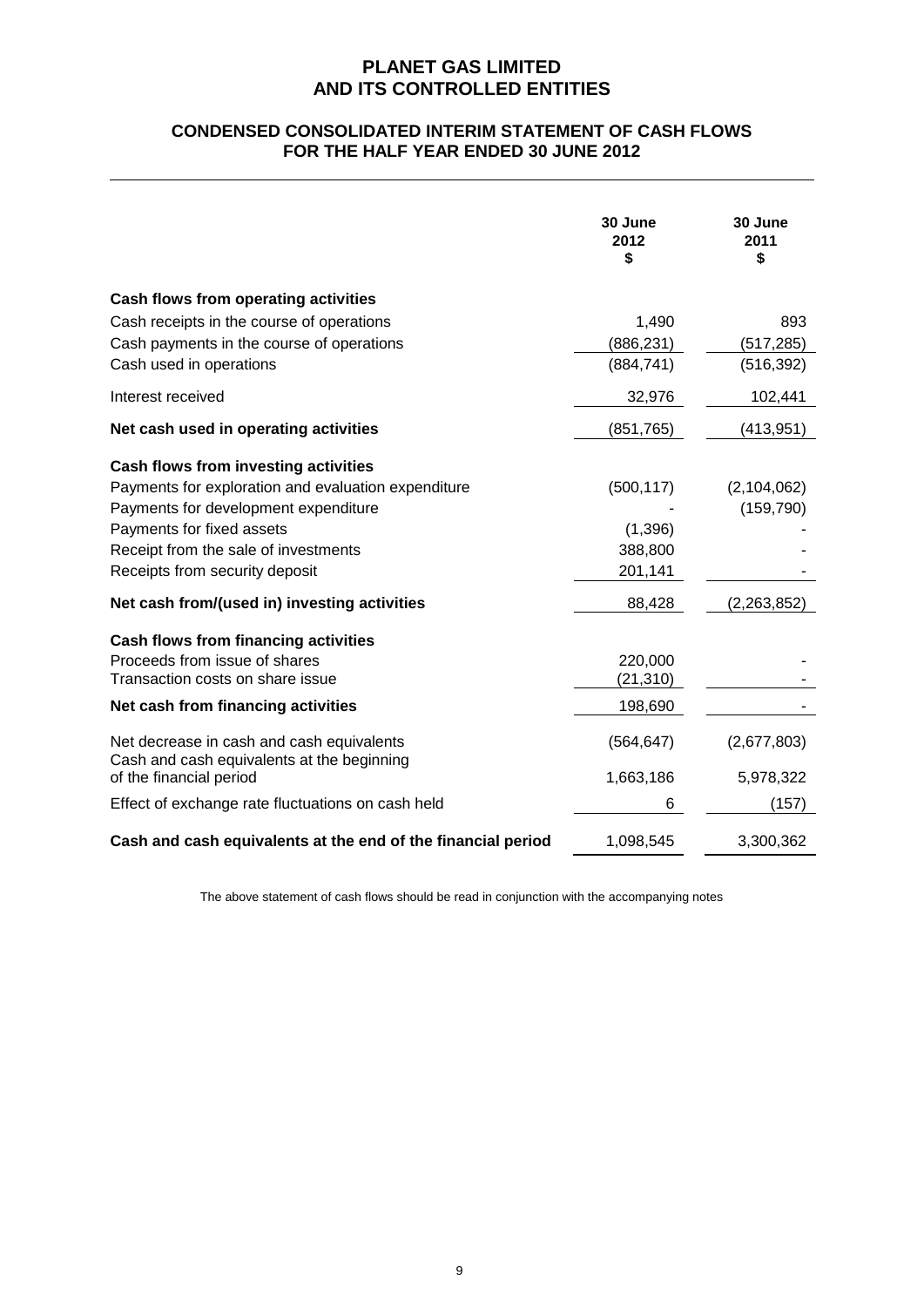## **NOTES TO THE CONDENSED CONSOLIDATED INTERIM FINANCIAL STATEMENTS FOR THE HALF YEAR ENDED 30 JUNE 2012**

### **NOTE 1 - REPORTING ENTITY**

Planet Gas Limited (the 'Company') is a company domiciled in Australia. The condensed consolidated interim financial report of the Company as at and for the half year ended 30 June 2012 comprises the Company and its subsidiaries (together referred to as the 'Group').

The consolidated annual financial report of the Group as at and for the year ended 31 December 2011 is available upon request from the Company's registered office at Level 2, 66 Hunter Street, Sydney, NSW, 2000 or at www.planetgas.com.

#### **Going Concern**

The condensed consolidated interim financial report has been prepared on a going concern basis which contemplates the realisation of assets and settlement of liabilities in the ordinary course of business.

The Group has incurred a loss of \$1,720,897 for the half year ended 30 June 2012 and has accumulated losses of \$46,717,750 as at 30 June 2012. The Group has cash of \$1,098,545 at 30 June 2012 and used \$1,351,882 of cash in operations, including payments for exploration and evaluation, for the half year ended 30 June 2012. However, additional funding will be required to meet the Group's expenditure commitments.

These conditions give rise to a material uncertainty that may cast significant doubt upon the Group's ability to continue as a going concern. The ongoing operation of the Group is dependent upon:

- the Group raising additional funding from shareholders or other parties; and/or
- the Group reducing expenditure in line with available funding.

The Directors have prepared cash flow projections that support the ability of the Group to continue as a going concern. These cash flow projections assume the Group obtains sufficient additional funding from shareholders or other parties. If such funding is not achieved, the Group plans to reduce expenditure significantly, which may result in an impairment loss on the book value of exploration and evaluation expenditure recorded at reporting date.

In the event that the Group does not obtain additional funding and/or reduce expenditure in line with available funding, it may not be able to continue its operations as a going concern and therefore may not be able to realise its assets and extinguish its liabilities in the ordinary course of operations and at the amounts stated in the condensed consolidated interim financial report.

#### **NOTE 2 - STATEMENT OF COMPLIANCE**

The condensed consolidated interim financial report is a general purpose financial report prepared in accordance with the requirements of the Corporations Act 2001 and Accounting Standard AASB 134 *Interim Financial Reporting*.

The half year report does not include full disclosures of the type normally included in an annual financial report. Accordingly, this report is to be read in conjunction with the annual report for the year ended 31 December 2011 and any public announcements made by the Company during the interim reporting period in accordance with the continuous disclosure requirements of the Corporations Act 2001 and the ASX Listing Rules.

This condensed consolidated interim financial report was approved by the Board of Directors on 10 September 2012.

### **NOTE 3 - SIGNIFICANT ACCOUNTING POLICIES**

The accounting policies applied by the Group in this condensed consolidated interim financial report are the same as those applied by the Group in its consolidated financial report as at and for the year ended 31 December 2011.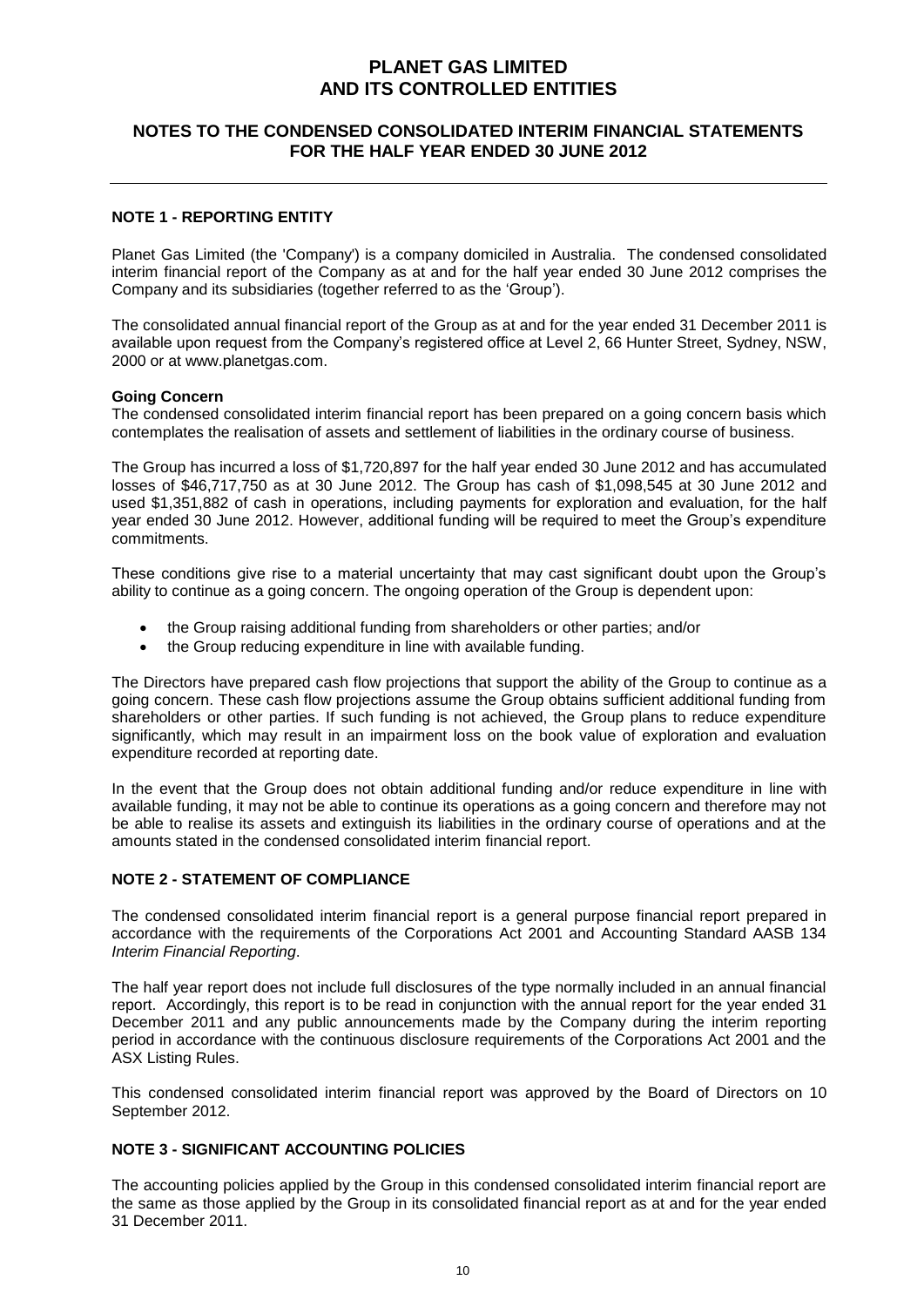## **NOTES TO THE CONDENSED CONSOLIDATED INTERIM FINANCIAL STATEMENTS FOR THE HALF YEAR ENDED 30 JUNE 2012**

### **NOTE 4 - ESTIMATES**

The preparation of the condensed consolidated interim financial report requires management to make judgements, estimates and assumptions that affect the application of accounting policies and the reported amounts of assets and liabilities, income and expense. Actual results may differ from these estimates.

In preparing the condensed consolidated interim financial report, the significant judgements made by management in applying the Group's accounting policies and the key sources of estimation uncertainty were the same as those that applied to the consolidated financial report as at and for the year ended 31 December 2011.

|                                                                                                          | 30 June<br>2012<br>\$            | 30 June<br>2011<br>\$            |
|----------------------------------------------------------------------------------------------------------|----------------------------------|----------------------------------|
| <b>NOTE 5 - LOSS PER SHARE</b><br>Basic loss per share has been calculated using:<br>Loss for the period | (1,720,897)                      | (5,908,457)                      |
|                                                                                                          | 30 June<br>2012<br><b>Number</b> | 30 June<br>2011<br><b>Number</b> |
| Weighted average number of ordinary shares<br>There are no dilutive potential ordinary shares.           | 537,061,549                      | 493,853,305                      |
|                                                                                                          | 30 June<br>2012<br>\$            | 31 December<br>2011<br>\$        |
| <b>NOTE 6 - TRADE AND OTHER RECEIVABLES</b><br>Other debtors                                             | 89,498                           | 3,112                            |

## **NOTE 7 - AVAILABLE FOR SALE FINANCIAL ASSETS**

Investments - available for sale at fair value 139,611 613,943

The Group holds 8,212,500 shares in Earth Heat Resources Ltd. At 30 June 2012, the Directors compared the carrying value of the investment to market value and recorded a reduction in fair value of \$188,888 in equity (30 June 2011 - \$328,499 gain recorded in equity). This was based on a closing share price of 1.7 cents for Earth Heat Resources Ltd shares at 30 June 2012 (30 June 2011 - 3.9 cents).

The Group held 8,640,000 shares in Callabonna Uranium Limited at the time of disposal on 23 April 2012. The Directors compared the carrying value of the investment with the sale price and recorded a gain in the profit and loss on transfer from equity of \$103,356 (30 June 2011 - \$950,400 impairment recognised in profit and loss).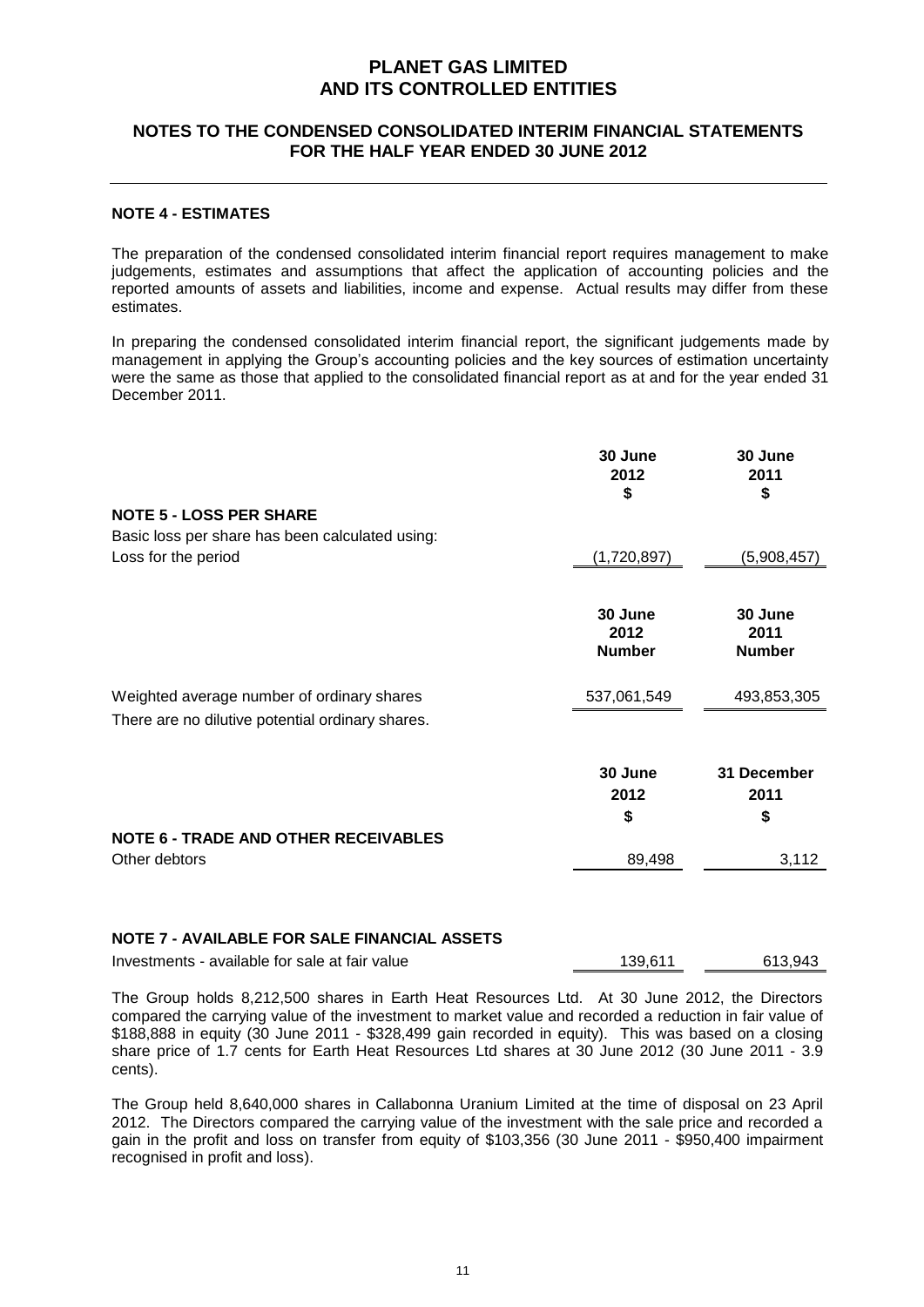## **NOTES TO THE CONDENSED CONSOLIDATED INTERIM FINANCIAL STATEMENTS FOR THE HALF YEAR ENDED 30 JUNE 2012**

|                                                                  | 30 June<br>2012<br>S | 31 December<br>2011<br>\$ |
|------------------------------------------------------------------|----------------------|---------------------------|
| <b>NOTE 8 - PROPERTY PLANT AND EQUIPMENT</b>                     |                      |                           |
| Plant and equipment - at cost                                    | 143,858              | 142,457                   |
| Less accumulated depreciation                                    | (100, 134)           | (89, 375)                 |
|                                                                  | 43,724               | 53,082                    |
| <b>NOTE 9 - EXPLORATION AND EVALUATION</b><br><b>EXPENDITURE</b> |                      |                           |
| Carrying amount at beginning of year                             | 4,359,852            | 4,777,478                 |
| Additions                                                        | 160,961              | 3,269,291                 |
| Impairments                                                      | (791, 996)           | (3,686,917)               |
| Net book value                                                   | 3,728,817            | 4,359,852                 |
|                                                                  |                      |                           |

During the half year the Group assessed its exploration and evaluation expenditure assets for impairment and recorded an impairment loss of \$791,996.

The ultimate recoupment of these costs is dependent on the successful development and commercial exploitation, or alternatively sale of the respective areas of interest. The areas of interest are as follows:

Planet Cooper Basin Pty Limited - Cooper Basin PEL 514

Planet Gas and CBM Pty Limited - Bylong PEL 468, Shoalhaven PEL 469, Mooki PEL 470

| <b>NOTE 10 - OTHER ASSETS</b>                                                                                   | 30 June<br>2012<br>\$ | 31 December<br>2011<br>\$ |
|-----------------------------------------------------------------------------------------------------------------|-----------------------|---------------------------|
| <b>Current assets</b>                                                                                           |                       |                           |
| Prepayments                                                                                                     | 14,850                | 44,998                    |
| Other                                                                                                           | 1,432                 |                           |
|                                                                                                                 | 16,282                | 44,998                    |
| <b>Non-current assets</b>                                                                                       |                       |                           |
| Security deposits                                                                                               | 82,627                | 283,768                   |
| <b>NOTE 11 - ISSUED CAPITAL</b>                                                                                 |                       |                           |
| <b>Fully paid ordinary shares</b><br>537,622,535 (31 December 2011 - 529,160,997) fully<br>paid ordinary shares | 49,781,973            | 49,563,983                |

Fully paid ordinary shares carry one vote per share and carry the right to dividends.

On 13 January 2012, the Company issued 8,461,538 fully paid ordinary shares at \$0.026, raising \$220,000. The issue costs were \$2,010.

During the half year ended 30 June 2012, the Company granted no options.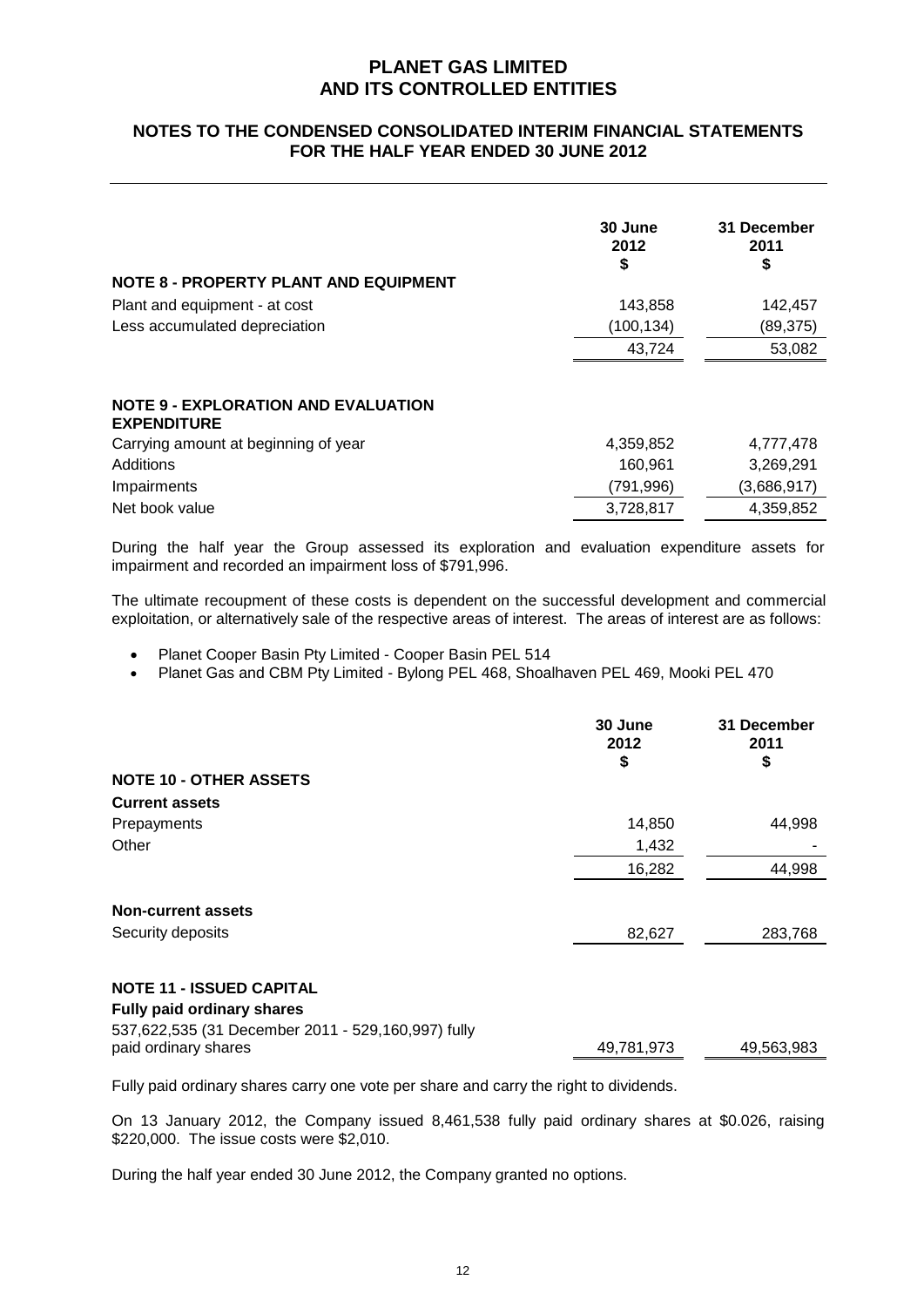## **NOTES TO THE CONDENSED CONSOLIDATED INTERIM FINANCIAL STATEMENTS FOR THE HALF YEAR ENDED 30 JUNE 2012**

### **NOTE 12 - FINANCIAL REPORTING BY SEGMENTS**

The Group's chief operating decision maker previously evaluated the Group's operating activities under two reportable segments:

- Production and development oil and gas production and sale solely in the USA
- Exploration and evaluation activities solely within Australia

All production and development activity has now ceased and therefore the Group now solely undertakes exploration and evaluation activities predominantly within Australia.

### **NOTE 13 - CONTROLLED ENTITIES**

Parent Entity Planet Gas Limited, a listed public company, incorporated in Australia.

Wholly-Owned Controlled Entities Planet Gas USA, Inc, incorporated in the United States of America. Planet Gas Properties LLC, incorporated in the United States of America. Planet Gas Resources LLC, incorporated in the United States of America. Gradient Energy Pty Limited, incorporated in Australia. Planet Cooper Basin Pty Limited, incorporated in Australia. Planet Gas and CBM Pty Limited, incorporated in Australia in August 2010. Planet Unconventional Energy Pty Limited, incorporated in Australia in September 2010.

### **NOTE 14 - SUBSEQUENT EVENTS**

Subsequent to the end of the half year, 1,000,000 options granted on 28 January 2011 to Mr Thomas Evans and 4,000,000 options granted to Mr Ian Halstead on 17 August 2010 expired on 31 July 2012 pursuant to the terms of the Planet Gas Executive Option Plan.

No other matters or circumstances have arisen since the end of the half year, which significantly affected or may significantly affect the operations of the Group, the results of those operations, or the state of affairs of the Group in future financial years.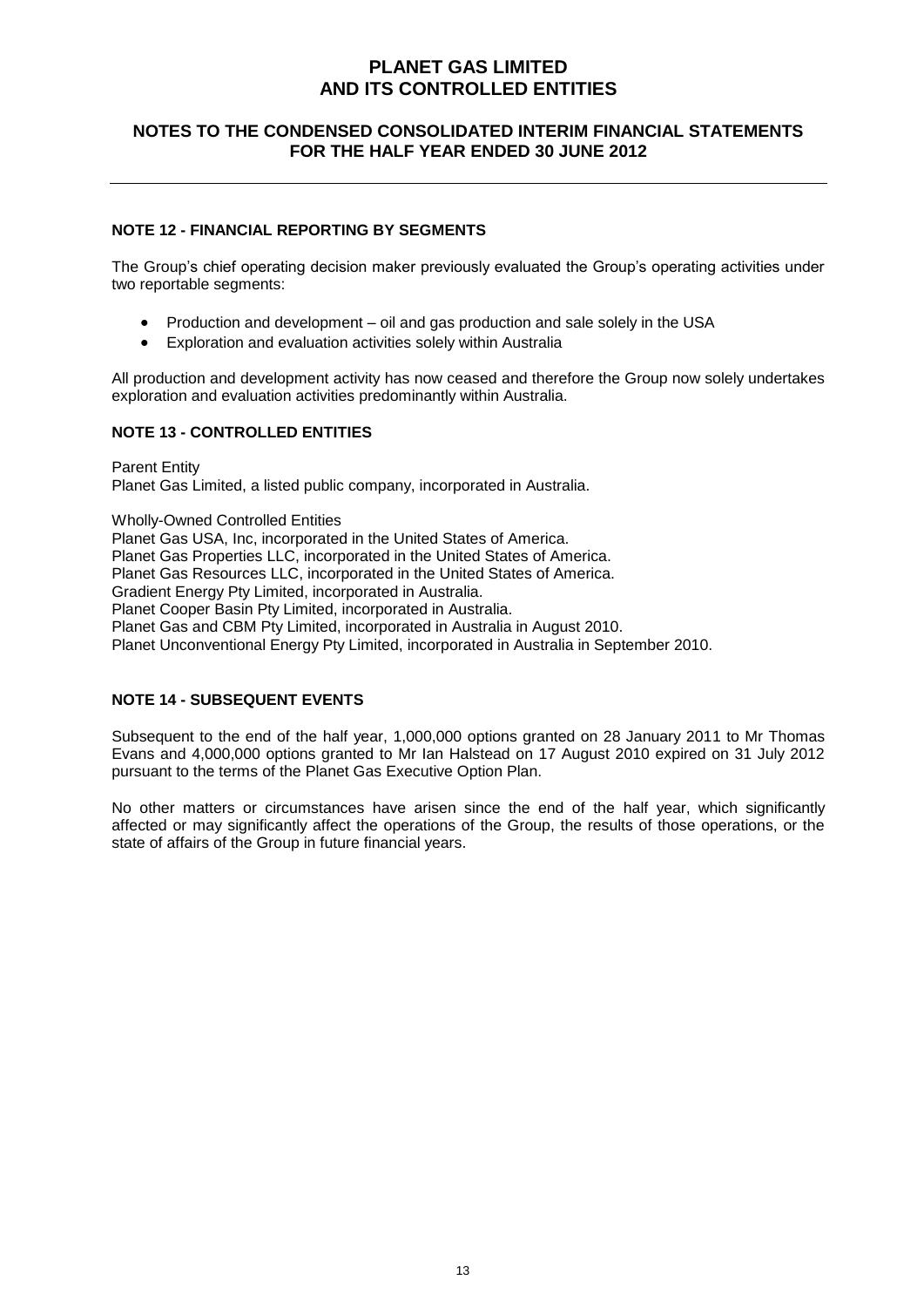## **DIRECTORS' DECLARATION**

- 1. In the opinion of the Directors of Planet Gas Limited (the Company):
	- (a) the financial statements and notes set out on pages 6 to 13, are in accordance with the *Corporations Act 2001*, including:
		- (i) giving a true and fair view of the Group's financial position as at 30 June 2012 and of its performance for the half year ended on that date; and
		- (ii) complying with Australian Accounting Standard AASB 134 *Interim Financial Reporting* and the *Corporations Regulations 2001*; and
	- (b) there are reasonable grounds to believe that the Company will be able to pay its debts as and when they become due and payable.

Signed at Sydney this 10th day of September 2012 in accordance with a resolution of the Board of Directors:

MC

**Norman A. Seckold Anthony J. McClure Chairman** Managing Director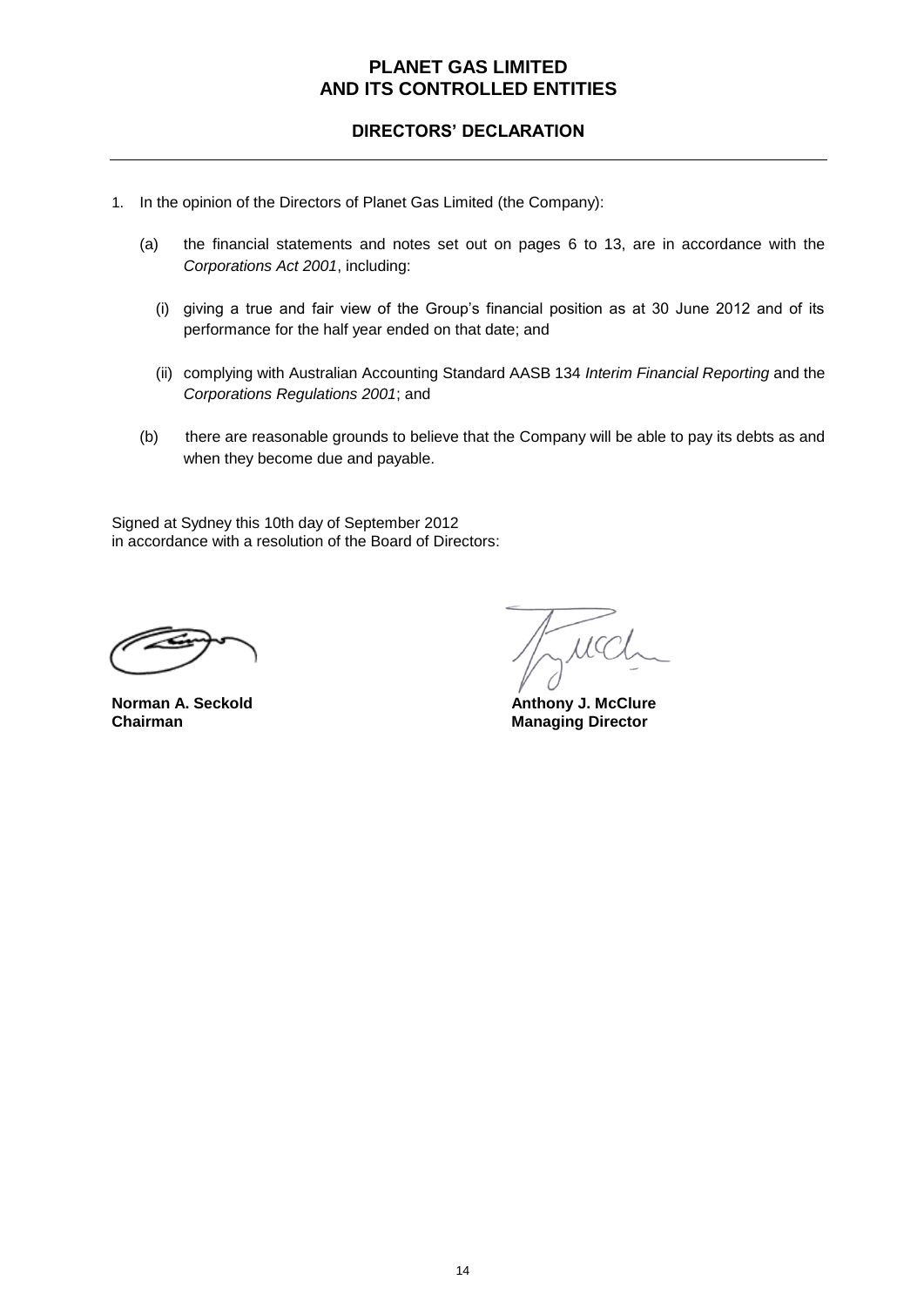

### **Independent auditor's review report to the members of Planet Gas Limited**

We have reviewed the accompanying half-year financial report of Planet Gas Limited, which comprises the condensed consolidated interim statement of financial position as at 30 June 2012, condensed consolidated interim statement of comprehensive income, condensed consolidated interim statement of changes in equity and condensed consolidated interim statement of cash flows for the half-year ended on that date, notes 1 to 14 comprising a summary of significant accounting policies and other explanatory information and the Directors' Declaration of the Group comprising the Company and the entities it controlled at the halfyear's end or from time to time during the half-year.

### *Directors' responsibility for the half-year financial report*

The Directors of the Company are responsible for the preparation and fair presentation of the half-year financial report that gives a true and fair view in accordance with Australian Accounting Standards and the *Corporations Act 2001* and for such control as the Directors determine is necessary to enable the preparation of the half-year financial report that is free from material misstatement, whether due to fraud or error.

### *Auditor's responsibility*

Our responsibility is to express a conclusion on the half-year financial report based on our review. We conducted our review in accordance with Auditing Standard on Review Engagements ASRE 2410 *Review of a Financial Report Performed by the Independent Auditor of the Entity*, in order to state whether, on the basis of the procedures described, we have become aware of any matter that makes us believe that the half-year financial report is not in accordance with the *Corporations Act 2001* including: giving a true and fair view of the Group's financial position as at 30 June 2012 and its performance for the half-year ended on that date; and complying with Australian Accounting Standard AASB 134 *Interim Financial Reporting* and the *Corporations Regulations 2001*. As auditor of Planet Gas Limited, ASRE 2410 requires that we comply with the ethical requirements relevant to the audit of the annual financial report.

A review of a half-year financial report consists of making enquiries, primarily of persons responsible for financial and accounting matters, and applying analytical and other review procedures. A review is substantially less in scope than an audit conducted in accordance with Australian Auditing Standards and consequently does not enable us to obtain assurance that we would become aware of all significant matters that might be identified in an audit. Accordingly, we do not express an audit opinion.

#### *Independence*

In conducting our review, we have complied with the independence requirements of the *Corporations Act 2001.*

#### *Conclusion*

Based on our review, which is not an audit, we have not become aware of any matter that makes us believe that the half-year financial report of Planet Gas Limited is not in accordance with the *Corporations Act 2001*, including:

- a) giving a true and fair view of the Group's financial position as at 30 June 2012 and of its performance for the half-year ended on that date; and
- b) complying with Australian Accounting Standard AASB 134 *Interim Financial Reporting* and the *Corporations Regulations 2001*.

KPMG, an Australian partnership and a member firm of the KPMG network of independent member firms affiliated with KPMG International Liability limited by a scheme approved under Cooperative ("KPMG International"), a Swiss entity. **Example 20 and Standards Legislation**.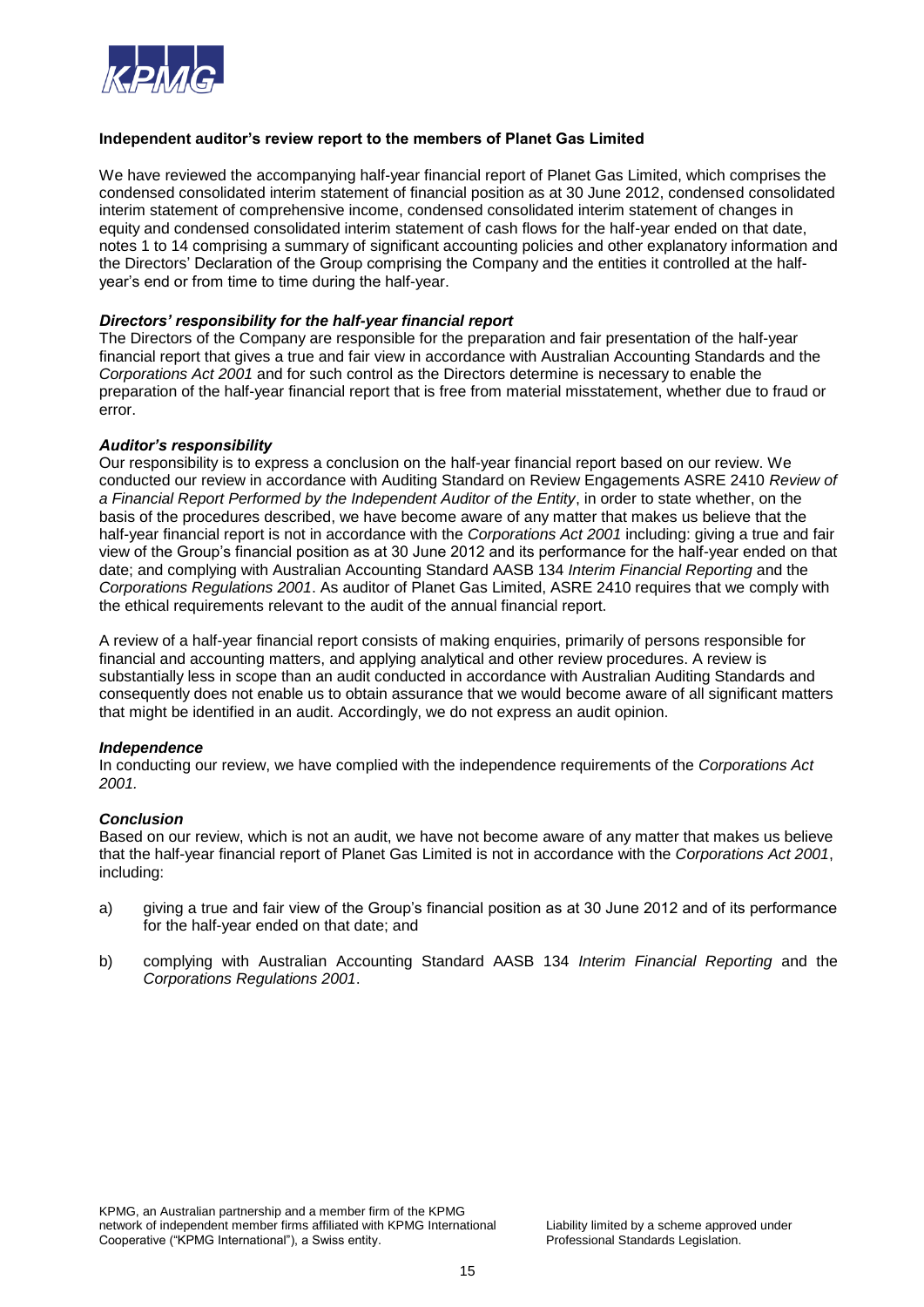

### **Independent auditor's review report to the members of Planet Gas Limited (continued)**

### *Material uncertainty regarding continuation as a going concern*

Without modifying our conclusion, we draw attention to Note 1, "Going Concern", in the half-year financial report. The conditions disclosed in Note 1, including the need to raise additional funding from shareholders or other parties and/or reducing expenditure in line with available funding, indicate the existence of a material uncertainty which may cast significant doubt about the Group's ability to continue as a going concern and, therefore, whether it will realise its assets and extinguish its liabilities in the normal course of business and at the amounts stated in the half-year financial report.

KPHG

**KPMG**

**Adam Twemlow** Partner 10 September 2012